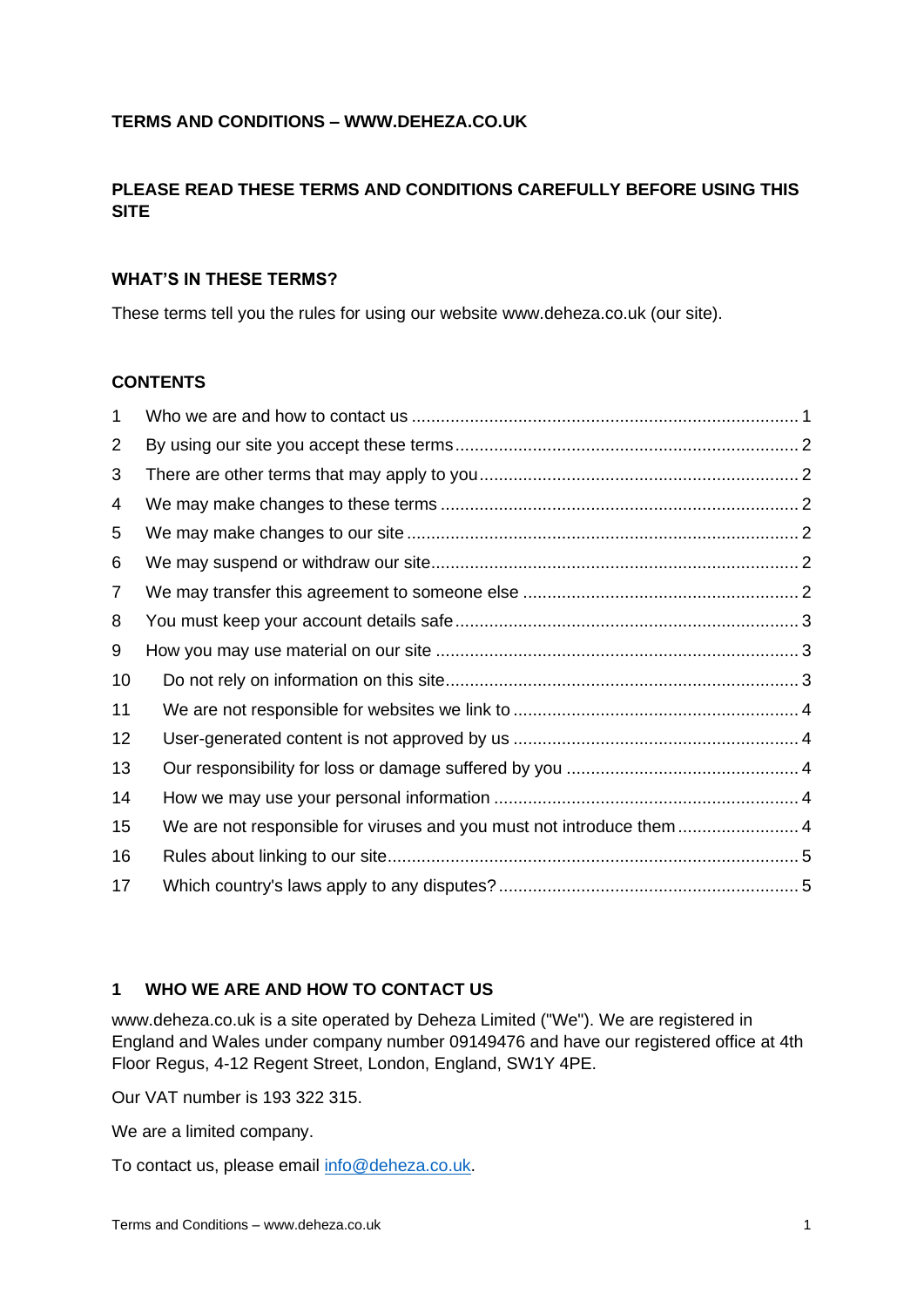# <span id="page-1-0"></span>**2 BY USING OUR SITE YOU ACCEPT THESE TERMS**

By using our site, you confirm that you accept these terms of use and that you agree to comply with them.

If you do not agree to these terms, you must not use our site.

We recommend that you print a copy of these terms for future reference.

# <span id="page-1-1"></span>**3 THERE ARE OTHER TERMS THAT MAY APPLY TO YOU**

These terms of use refer to the following additional terms, which also apply to your use of our site:

- Our Privacy Policy [https://www.deheza.co.uk/policies/privacy-policy.pdf.](https://www.deheza.co.uk/policies/privacy-policy.pdf)
- Our Cookie Policy [https://www.deheza.co.uk/policies/cookie-policy.pdf.](https://www.deheza.co.uk/policies/cookie-policy.pdf)

## <span id="page-1-2"></span>**4 WE MAY MAKE CHANGES TO THESE TERMS**

We amend these terms from time to time. Every time you wish to use our site, please check these terms to ensure you understand the terms that apply at that time.

## <span id="page-1-3"></span>**5 WE MAY MAKE CHANGES TO OUR SITE**

We may update and change our site from time to time to reflect changes to our products, our users' needs and our business priorities.

## <span id="page-1-4"></span>**6 WE MAY SUSPEND OR WITHDRAW OUR SITE**

We do not guarantee that our site, or any content on it, will always be available or be uninterrupted. We may suspend or withdraw or restrict the availability of all or any part of our site for business and operational reasons. We will try to give you reasonable notice of any suspension or withdrawal.

You are also responsible for ensuring that all persons who access our site through your internet connection are aware of these terms of use and other applicable terms and conditions, and that they comply with them.

## <span id="page-1-5"></span>**7 WE MAY TRANSFER THIS AGREEMENT TO SOMEONE ELSE**

We may transfer our rights and obligations under these terms to another organisation. We will always tell you in writing if this happens and we will ensure that the transfer will not affect your rights under the contract.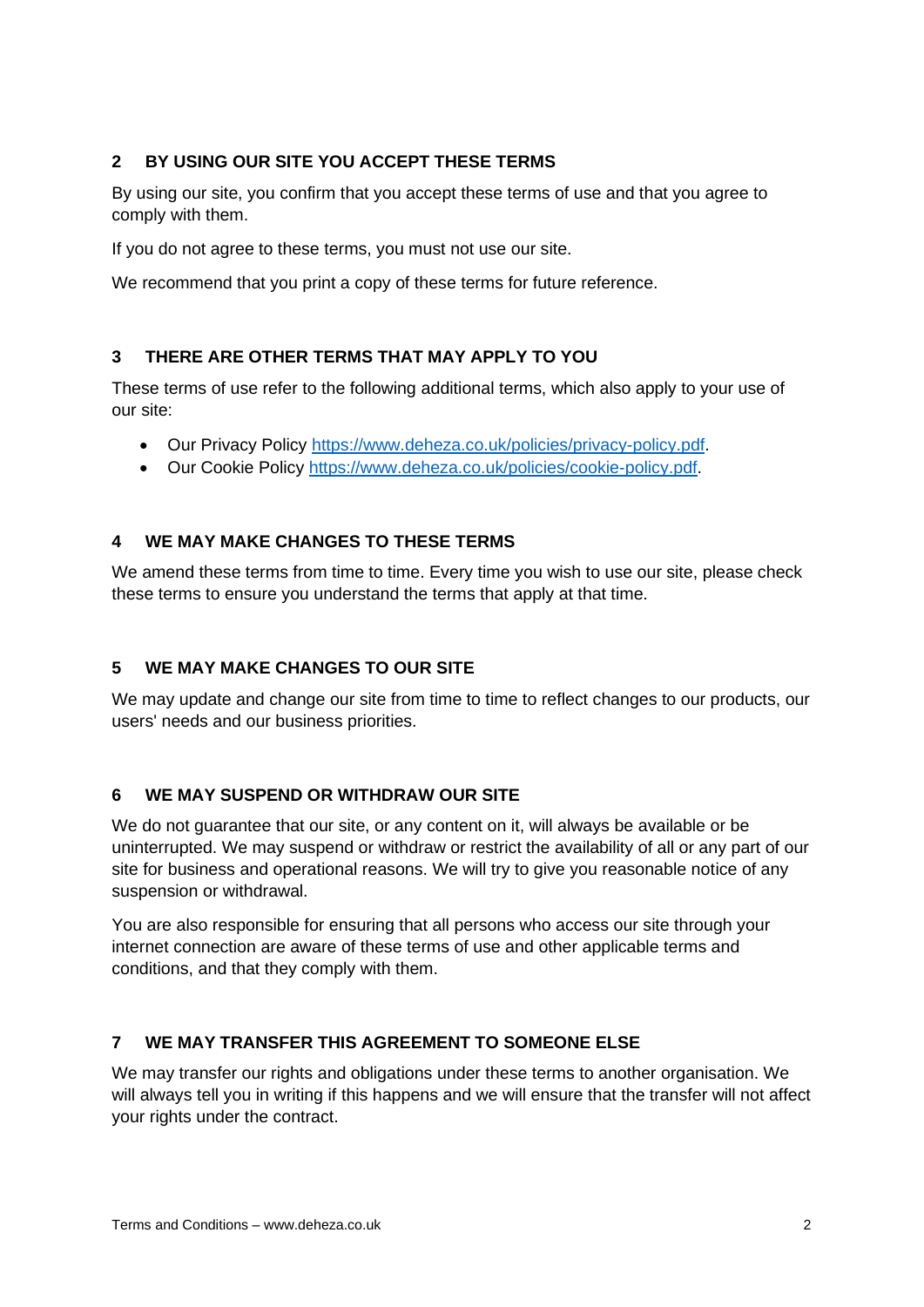### <span id="page-2-0"></span>**8 YOU MUST KEEP YOUR ACCOUNT DETAILS SAFE**

If you choose, or you are provided with, a user identification code, password or any other piece of information as part of our security procedures, you must treat such information as confidential. You must not disclose it to any third party.

We have the right to disable any user identification code or password, whether chosen by you or allocated by us, at any time, if in our reasonable opinion you have failed to comply with any of the provisions of these terms of use.

If you know or suspect that anyone other than you knows your user identification code or password, you must promptly notify us at [info@deheza.co.uk.](mailto:info@deheza.co.uk)

## <span id="page-2-1"></span>**9 HOW YOU MAY USE MATERIAL ON OUR SITE**

We are the owner or the licensee of all intellectual property rights in our site, and in the material published on it. Those works are protected by copyright laws and treaties around the world. All such rights are reserved.

You may print off one copy, and may download extracts, of any page(s) from our site for your personal use and you may draw the attention of others within your organisation to content posted on our site.

You must not modify the paper or digital copies of any materials you have printed off or downloaded in any way, and you must not use any illustrations, photographs, video or audio sequences or any graphics separately from any accompanying text.

Our status (and that of any identified contributors) as the authors of content on our site must always be acknowledged.

You must not use any part of the content on our site for commercial purposes without obtaining a licence to do so from us or our licensors.

If you print off, copy or download any part of our site in breach of these terms of use, your right to use our site will cease immediately and you must, at our option, return or destroy any copies of the materials you have made.

## <span id="page-2-2"></span>**10 DO NOT RELY ON INFORMATION ON THIS SITE**

The content on our site is provided for general information only. It is not intended to amount to advice on which you should rely. You must obtain professional or specialist advice before taking, or refraining from, any action on the basis of the content on our site.

Although we make reasonable efforts to update the information on our site, we make no representations, warranties or guarantees, whether express or implied, that the content on our site is accurate, complete or up to date.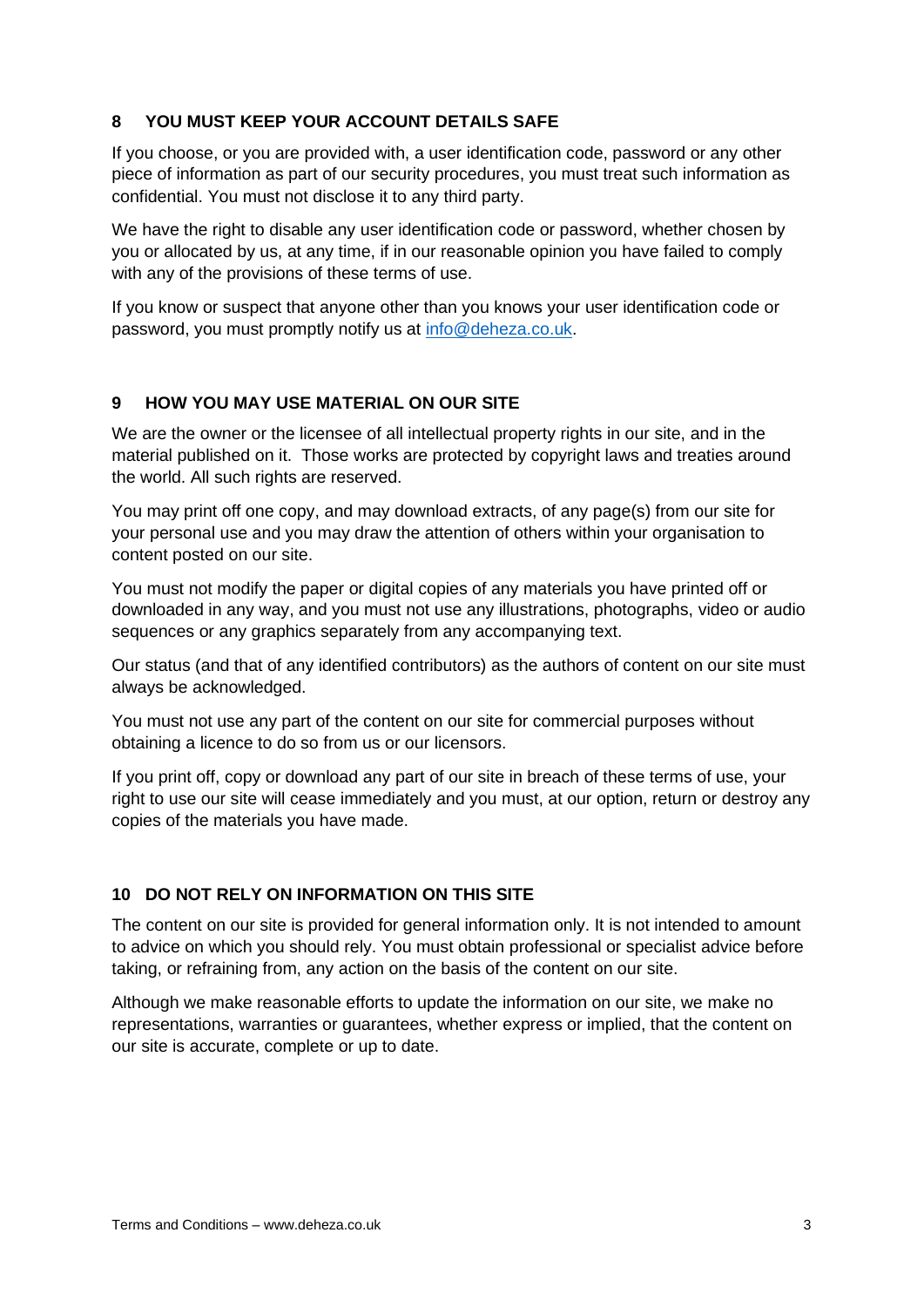### <span id="page-3-0"></span>**11 WE ARE NOT RESPONSIBLE FOR WEBSITES WE LINK TO**

Where our site contains links to other sites and resources provided by third parties, these links are provided for your information only. Such links should not be interpreted as approval by us of those linked websites or information you may obtain from them.

We have no control over the contents of those sites or resources.

# <span id="page-3-1"></span>**12 USER-GENERATED CONTENT IS NOT APPROVED BY US**

This website may include information and materials uploaded by other users of the site, including to bulletin boards and chat rooms. This information and these materials have not been verified or approved by us. The views expressed by other users on our site do not represent our views or values.

# <span id="page-3-2"></span>**13 OUR RESPONSIBILITY FOR LOSS OR DAMAGE SUFFERED BY YOU**

Whether you are a consumer or a business user:

• We do not exclude or limit in any way our liability to you where it would be unlawful to do so. This includes liability for death or personal injury caused by our negligence or the negligence of our employees, agents or subcontractors and for fraud or fraudulent misrepresentation.

If you are a business user:

- We exclude all implied conditions, warranties, representations or other terms that may apply to our site or any content on it.
- We will not be liable to you for any loss or damage, whether in contract, tort (including negligence), breach of statutory duty, or otherwise, even if foreseeable, arising under or in connection with:
	- o use of, or inability to use, our site; or
	- o use of or reliance on any content displayed on our site.
- In particular, we will not be liable for:
	- o loss of profits, sales, business, or revenue;
	- o business interruption;
	- o loss of anticipated savings;
	- o loss of business opportunity, goodwill or reputation; or
	- o any indirect or consequential loss or damage.

## <span id="page-3-3"></span>**14 HOW WE MAY USE YOUR PERSONAL INFORMATION**

We will only use your personal information as set out in our Privacy Policy: [https://www.deheza.co.uk/policies/privacy-policy.pdf.](https://www.deheza.co.uk/policies/privacy-policy.pdf)

### <span id="page-3-4"></span>**15 WE ARE NOT RESPONSIBLE FOR VIRUSES AND YOU MUST NOT INTRODUCE THEM**

We do not guarantee that our site will be secure or free from bugs or viruses.